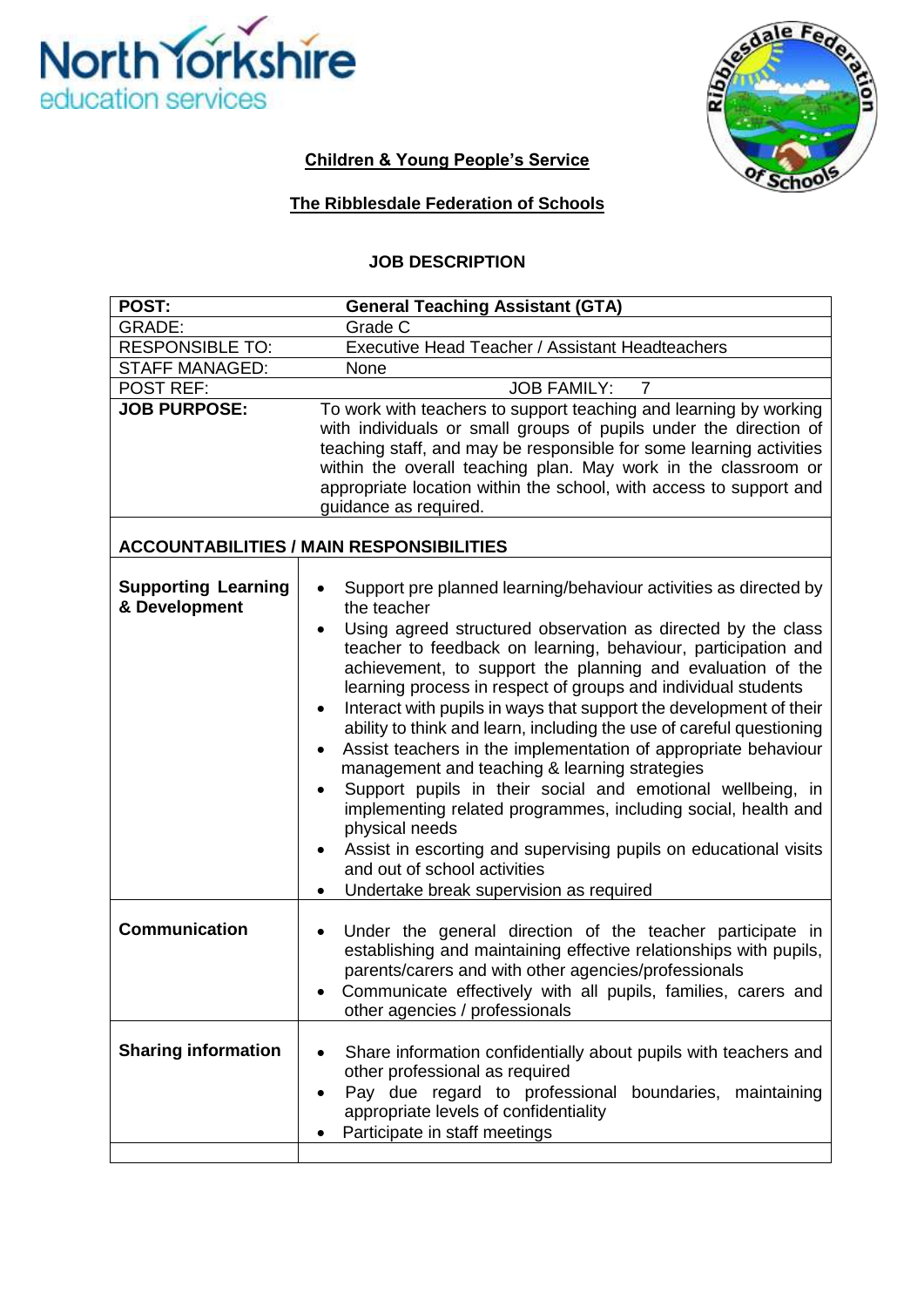| Safeguarding and<br><b>Promoting the</b><br><b>Welfare of</b><br><b>Children/Young</b><br>People | Carry out tasks associated with pupils' personal hygiene,<br>(including personal intimate care) and welfare, including<br>physical and medical needs, whilst encouraging independence<br>Be responsible for promoting and safeguarding the welfare of<br>pupils in line with policy and legislation, raising concerns as<br>appropriate                                                                                                                                                                                                         |
|--------------------------------------------------------------------------------------------------|-------------------------------------------------------------------------------------------------------------------------------------------------------------------------------------------------------------------------------------------------------------------------------------------------------------------------------------------------------------------------------------------------------------------------------------------------------------------------------------------------------------------------------------------------|
| <b>Administration/Other</b>                                                                      | Prepare classroom materials and learning areas, and undertake<br>minor clerical duties e.g. photocopying and displaying pupils<br>work<br>Support the use of ICT and adhere to relevant policies<br>٠<br>Supervise and provide access arrangements for pupils sitting<br>internal and external examinations and tests as required,<br>ensuring that examinations comply with the Examination Board<br>Regulations<br>Participate in appraisal, training and other learning activities                                                           |
| <b>Health &amp; Safety</b>                                                                       | implement your health and<br>aware of and<br>Be<br>safety<br>$\bullet$<br>responsibilities as an employee and where appropriate any<br>specialist or managerial health and<br>additional<br>safety<br>responsibilities as defined in the Health and Safety policy and<br>procedure<br>Work with colleagues and others to maintain health, safety and<br>welfare within the working environment                                                                                                                                                  |
| <b>Data Protection</b>                                                                           | To comply with the County Council's policies and supporting<br>documentation in relation to Information Governance this<br>Data<br>Information<br><i>includes</i><br>Protection,<br>Security<br>and<br>Confidentiality                                                                                                                                                                                                                                                                                                                          |
| <b>Equalities</b>                                                                                | Promote inclusion and acceptance of all pupils<br>٠<br>Within own area of responsibility work in accordance with the<br>aims of the Equality policy, treating people with respect for their<br>diversity, culture and values                                                                                                                                                                                                                                                                                                                    |
| <b>Customer Service</b>                                                                          | The County Council requires a commitment to equity of access<br>$\bullet$<br>and outcomes, this will include due regard to equality, diversity,<br>dignity, respect and human rights and working with others to<br>keep vulnerable people safe from abuse and mistreatment<br>The County Council requires that staff offer the best level of<br>$\bullet$<br>service to their customers and behave in a way that gives them<br>Customers will be treated as individuals, with<br>confidence.<br>respect for their diversity, culture and values |
| Date of Issue:                                                                                   | <b>June 2022</b>                                                                                                                                                                                                                                                                                                                                                                                                                                                                                                                                |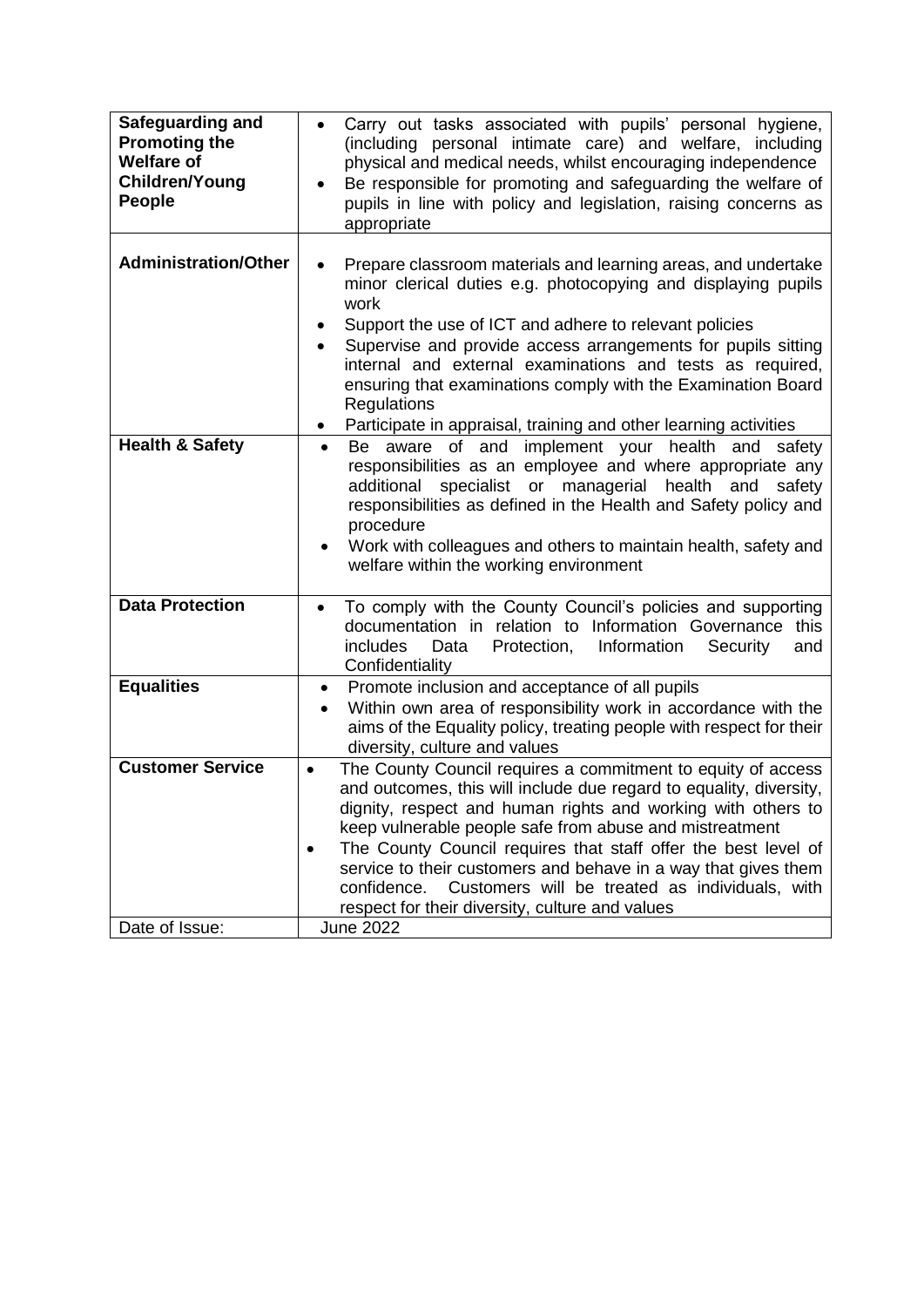## **PERSON SPECIFICATION**

# **JOB TITLE: General Teaching Assistant**

| <b>Essential upon appointment</b>                                                                                                                                                                                                                                                  | <b>Desirable on appointment</b>                                                                                                                                                                                                                                         |
|------------------------------------------------------------------------------------------------------------------------------------------------------------------------------------------------------------------------------------------------------------------------------------|-------------------------------------------------------------------------------------------------------------------------------------------------------------------------------------------------------------------------------------------------------------------------|
| <b>Knowledge</b>                                                                                                                                                                                                                                                                   |                                                                                                                                                                                                                                                                         |
| An awareness of child/young person's<br>development and learning<br>An understanding that children/Young<br>people have differing needs                                                                                                                                            | Good understanding of child<br>$\bullet$<br>development and learning<br>processes<br>Knowledge of Behaviour<br>$\bullet$<br>management techniques<br>Knowledge of Child Protection<br>and Health & Safety policies<br>and procedures<br>Knowledge of inclusive practice |
| <b>Experience</b>                                                                                                                                                                                                                                                                  |                                                                                                                                                                                                                                                                         |
| Experience appropriate to working with<br>children in an learning environment                                                                                                                                                                                                      |                                                                                                                                                                                                                                                                         |
| Qualifications                                                                                                                                                                                                                                                                     |                                                                                                                                                                                                                                                                         |
| Relevant NVQ Level 2 qualification or<br>equivalent                                                                                                                                                                                                                                | Relevant NVQ level 3<br>$\bullet$<br>Appropriate first aid<br>training<br>$\bullet$<br>(Dependent<br>schools<br>the<br>on<br>needs - insert as appropriate)                                                                                                             |
| <b>Occupational Skills</b>                                                                                                                                                                                                                                                         |                                                                                                                                                                                                                                                                         |
| Good written and verbal communication<br>skills: able to communicate effectively<br>and clearly and build relationships with a<br>range of staff, children, young people,<br>their families and carers<br>Good reading, writing and numeracy<br><b>Skills</b>                      | <b>Basic ICT Skills</b><br>$\bullet$                                                                                                                                                                                                                                    |
| <b>Personal Qualities</b>                                                                                                                                                                                                                                                          |                                                                                                                                                                                                                                                                         |
| Demonstrable interpersonal skills.<br>Ability to work successfully in a team.<br>Confidentiality<br>Flexibility                                                                                                                                                                    | Creativity                                                                                                                                                                                                                                                              |
| <b>Other Requirements</b><br><b>Enhanced DBS Clearance</b>                                                                                                                                                                                                                         |                                                                                                                                                                                                                                                                         |
| To be committed to the school's policies<br>and ethos<br>be<br>committed<br>Continuing<br>To<br>to<br><b>Professional Development</b><br>Motivation to work with children and<br>young people<br>Ability to form and maintain appropriate<br>relationships and personal boundaries |                                                                                                                                                                                                                                                                         |
| with children and young people<br>Emotional resilience in working with<br>challenging behaviours and attitudes<br>Ability to use authority and maintaining<br>discipline                                                                                                           |                                                                                                                                                                                                                                                                         |
| An empathy for equality & diversity                                                                                                                                                                                                                                                |                                                                                                                                                                                                                                                                         |